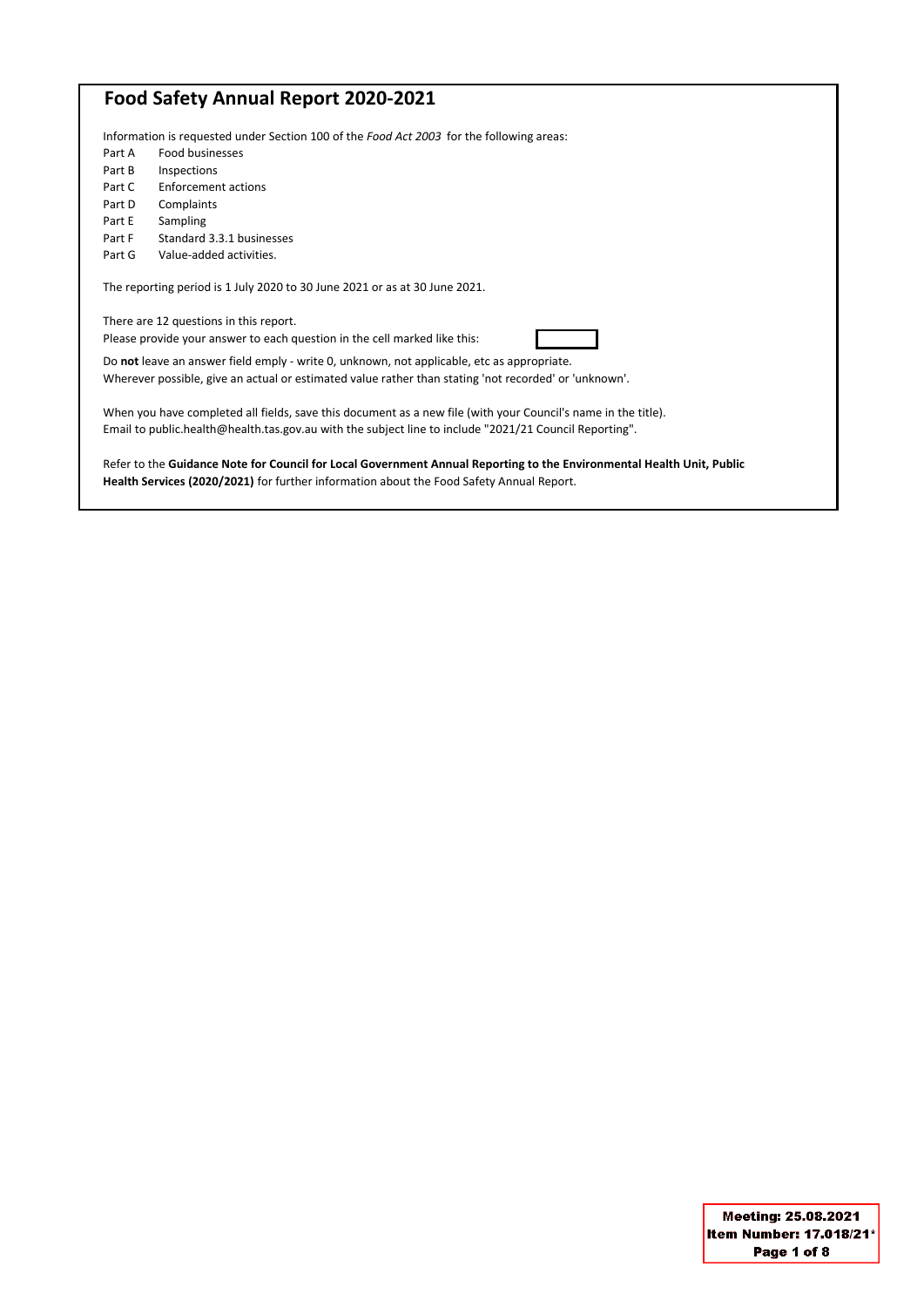# **PART A - Food Businesses**

*There are 2 questions on this page.* 

*Do not leave an answer field empty - write 0, nil, unknown, not applicable, etc as appropriate.*

#### **Question 1**

### **How many notify-only food businesses were listed with Council as at 30 June 2021?**

These are any notified food businesses - regardless of when they notified. It is understood that some of these businesses may not currently be operating. Includes fixed and mobile food businesses. Do not include registered businesses.



*Use the 'not risk classified' fields for businesses that have not been risk classified or where that information isn't known or can't be retrieved.*

#### **Question 2**

**(i) How many fixed food businesses were registered as at 30 June 2021?** 

**(ii) How many mobile food businesses with statewide registration were registered as at 30 June 2021?** 

**(iii) How many mobile food business once-off registrations were approved between 1 July 2020 and 30 June 2021?**



*Use the 'not risk classified' fields for businesses that have not been risk classified or where that information isn't known or can't be retrieved.*

**Go to Part B**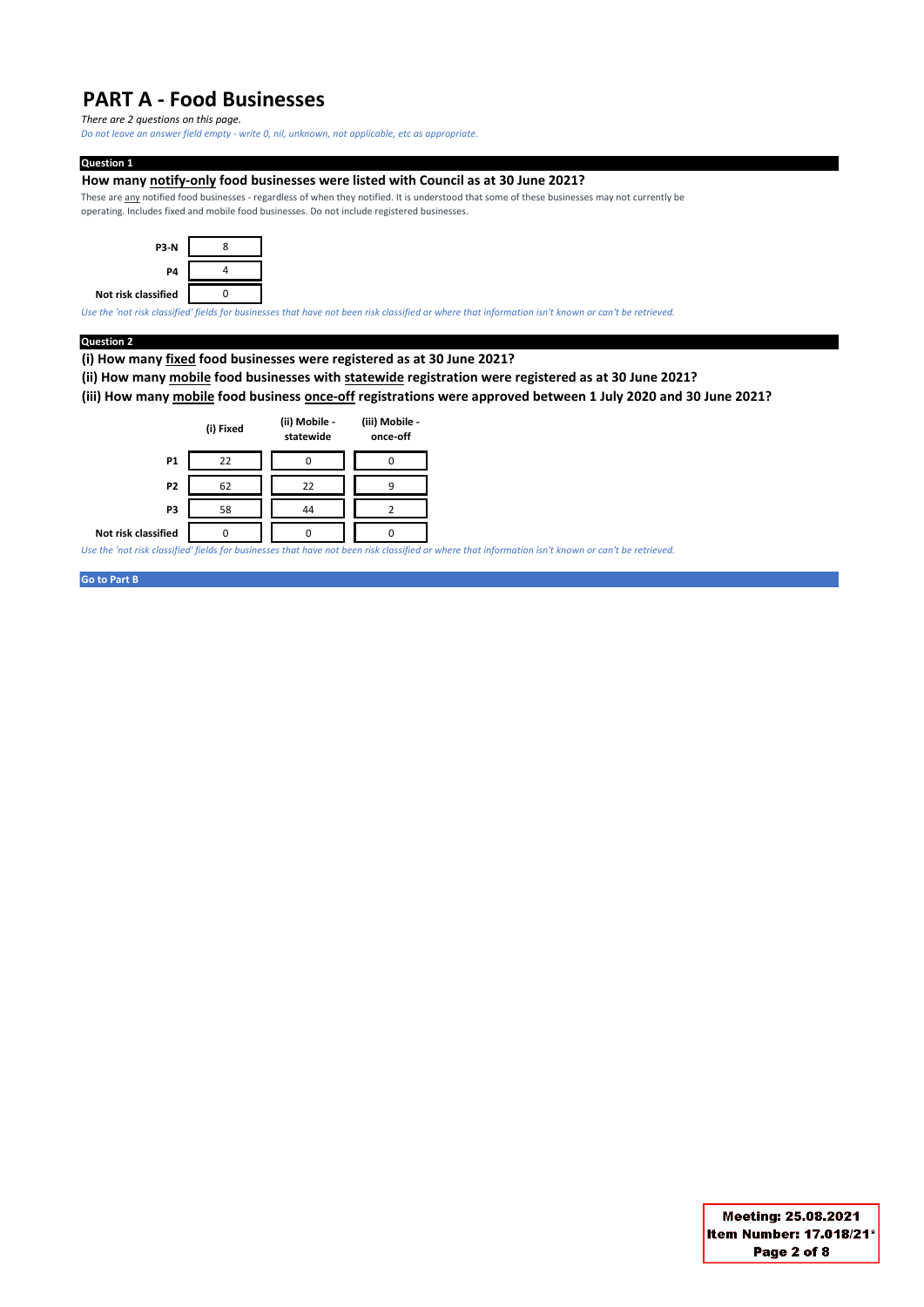# **PART B - Inspections**

*There is 1 question on this page.* 

*Do not leave an answer field empty - write 0, nil, unknown, not applicable, etc as appropriate.*

#### **Question 3**

**How many (i) scheduled and (ii) follow-up inspections were conducted between 1 July 2020 and 30 June 2021?**

A **scheduled** inspection means a routine inspection, typically conducted as part of the business' annual registration. It also includes an inspection of a new business and an oppurtunistic inspection of a mobile food business at an event.

A **follow-up** inspection means an inspection conducted in response to a previous inspection where non-compliances were identified.

For this question, **mobile** means a food business with statewide or once-off registration or a notify-only mobile food business.

|                     |              | (i) Scheduled | (ii) Follow-up |               |  |  |
|---------------------|--------------|---------------|----------------|---------------|--|--|
|                     | <b>Fixed</b> | <b>Mobile</b> | <b>Fixed</b>   | <b>Mobile</b> |  |  |
| <b>P1</b>           | 22           | ŋ             | 6              | n             |  |  |
| P <sub>2</sub>      | 59           | 18            | 8              | 3             |  |  |
| P3                  | 6            | 4             |                | n             |  |  |
| <b>P3-N</b>         | 5            | $\Omega$      | <sup>0</sup>   | $\Omega$      |  |  |
| <b>P4</b>           | ŋ            | $\Omega$      | $\Omega$       | ŋ             |  |  |
| Not risk classified | n            | ŋ             | n              | 0             |  |  |

*Use the 'not risk classified' fields for businesses that have not been risk classified or where that information isn't known or can't be retrieved.*

#### **Go to Part C**

Meeting: 25.08.2021 Item Number: 17.018/21\* Page 3 of 8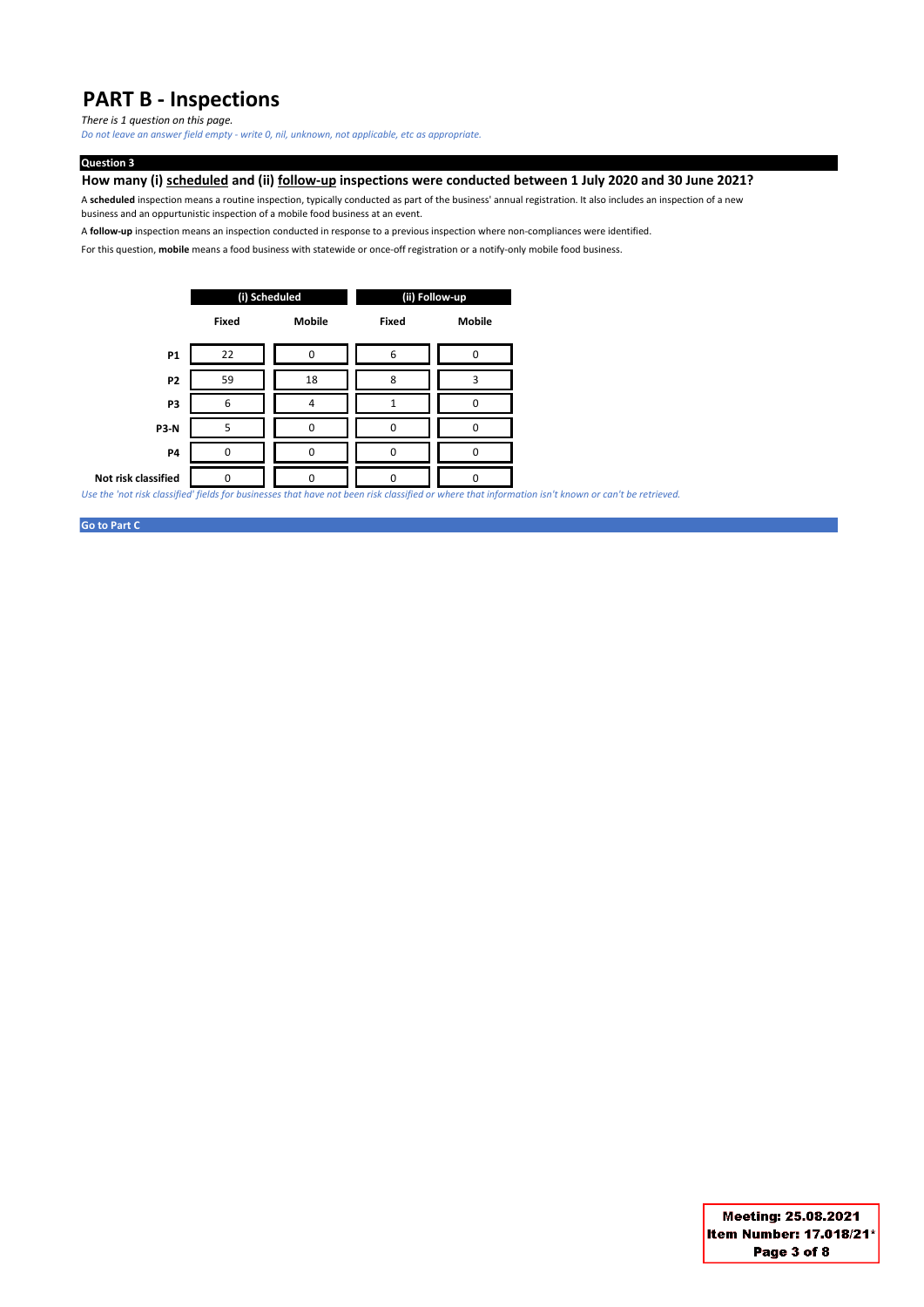## **PART C - Enforcement Actions**

*There are 2 questions on this page.* 

#### **Question 4**

**How many enforcement actions were undertaken between 1 July 2020 and 30 June 2021?**

Includes all food business types (i.e. fixed and mobile combined).

*For this question, the default answer is 0. Change that number if one or more enforcement actions were undertaken.* 

|                                                                                                                                                     | <b>Warning letter</b> | Improvement<br>notice | <b>Prohibition order</b> | <b>Seizure</b> | Infringement<br>notice | Prosecution<br>initiated | <b>Suspension of</b><br>registration | <b>Cancellation of</b><br>registration |
|-----------------------------------------------------------------------------------------------------------------------------------------------------|-----------------------|-----------------------|--------------------------|----------------|------------------------|--------------------------|--------------------------------------|----------------------------------------|
| <b>P1</b>                                                                                                                                           | 0                     | 0                     | $\mathcal{O}$            | 0              | 0                      | 0                        | 0                                    | U                                      |
| <b>P2</b>                                                                                                                                           | 0                     |                       | $\mathcal{O}$            | $\Omega$       |                        | 0                        | 0                                    | $\theta$                               |
| P <sub>3</sub>                                                                                                                                      | 0                     |                       | $\Omega$                 | $\Omega$       | 0                      | $\Omega$                 | 0                                    |                                        |
| <b>P3-N</b>                                                                                                                                         | U                     |                       | $\Omega$                 | $\Omega$       | 0                      | 0                        | Not applicable                       | Not applicable                         |
| <b>P4</b>                                                                                                                                           | O                     |                       | $\Omega$                 | $\Omega$       | 0                      | 0                        | Not applicable                       | Not applicable                         |
| Not risk classified                                                                                                                                 |                       |                       |                          |                | O                      | $\Omega$                 | 0                                    |                                        |
| Use the 'not risk classified' fields for businesses that have not been risk classified or where that information isn't known or can't be retrieved. |                       |                       |                          |                |                        |                          |                                      |                                        |
| <b>Question 5</b>                                                                                                                                   |                       |                       |                          |                |                        |                          |                                      |                                        |

**If Council initiated one or more prosecutions, provide details on the offence(s) prosecuted:**  *Write 'not applicable' or 'nil' if no prosecutions were initiated.*

**Check you've changed the default answers in Q4 as needed, then go to Part D**

NIL

Meeting: 25.08.2021 Item Number: 17.018/21\* Page 4 of 8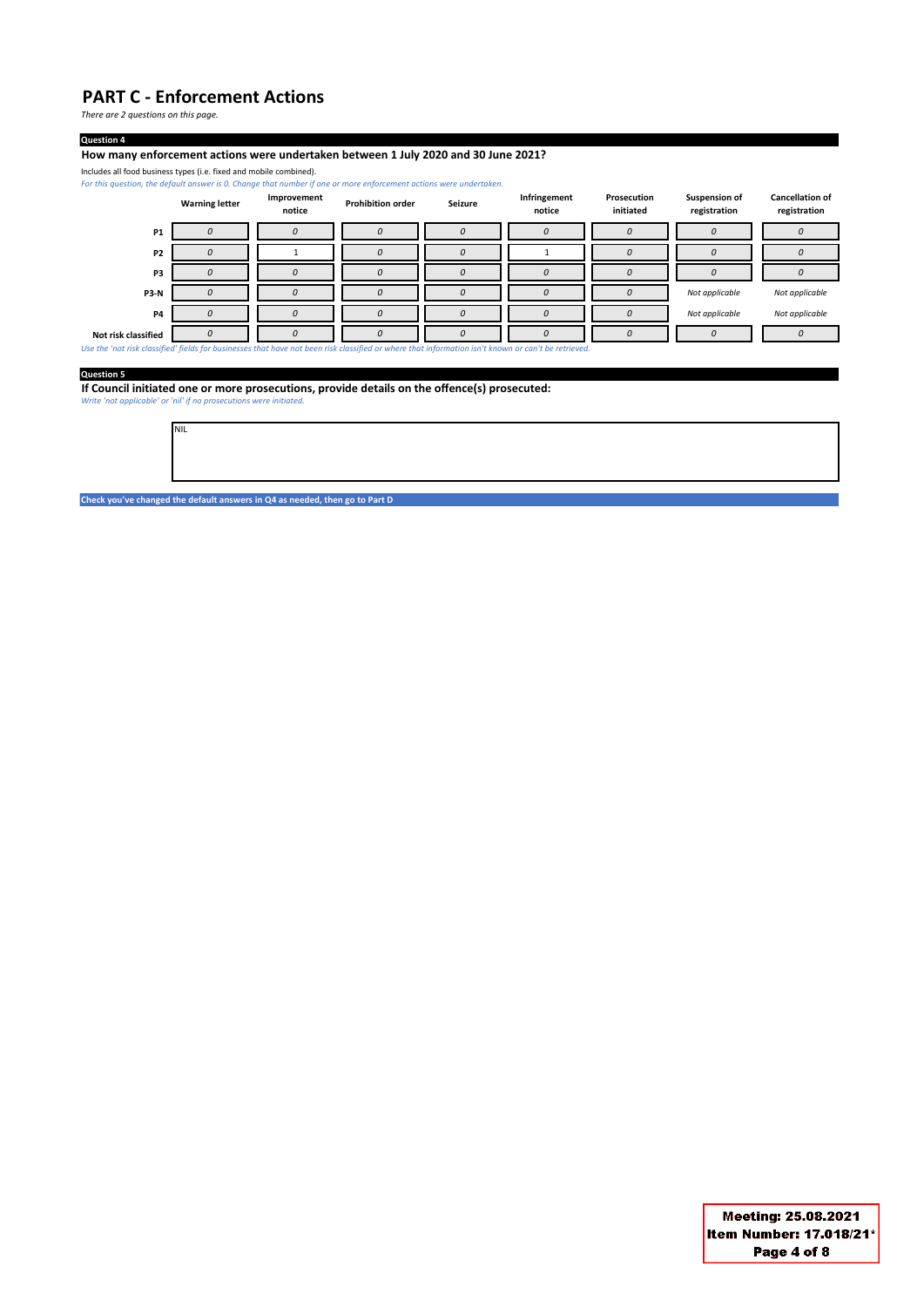# **PART D - Complaints**

*There are 2 questions on this page.* 

*Do not leave an answer field empty - write 0, nil, unknown, not applicable, etc as appropriate.*

#### **Question 6**

#### **How many complaints were received (by main allegation) between 1 July 2020 and 30 June 2021?**

Includes all food business types (i.e. fixed and mobile combined).



#### **Question 7**

**How many of the complaints listed above were actioned?**

18

**Actioned** means the complaint was followed up by Council in some way (e.g. investigation conducted, authorised officer reviewed complaint but found it did not require further investigation, complaint was referred to another agency, etc.).

*Enter a number (not text). The total number of complaints received is shown above.*

**Go to Part E**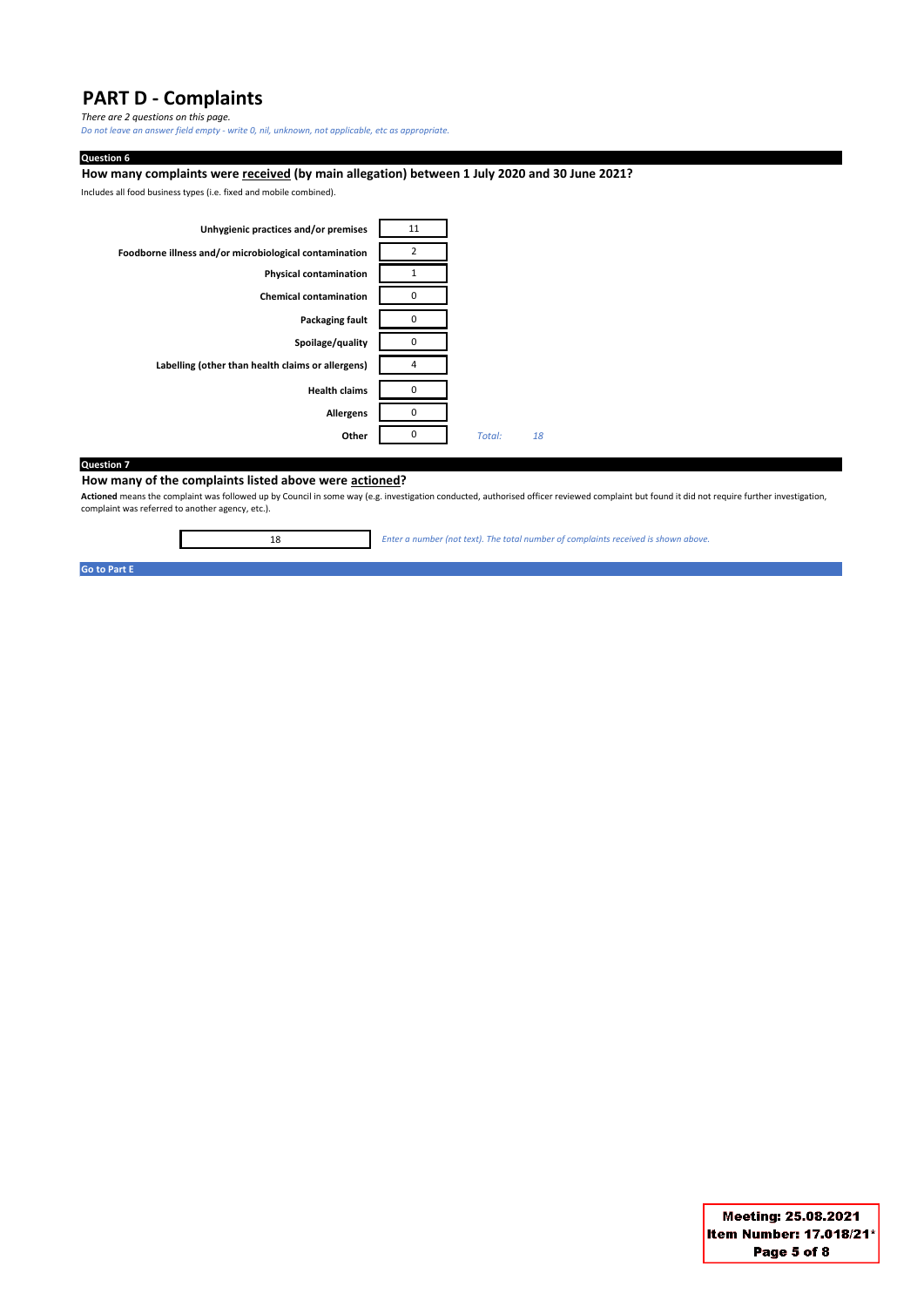## **PART E - Sampling**

*There is 1 question on this page. Do not leave an answer field empty - write 0, nil, unknown, not applicable, etc as appropriate.*

**Question 8 For Council-initiated analytical testing of food, list the number of food samples tested (by type of test) between 1 July 2020 and 30 June 2021:** Do not include samples taken as part of the Tasmanian Food Safety Surveillance Progam.



**Go to Part F**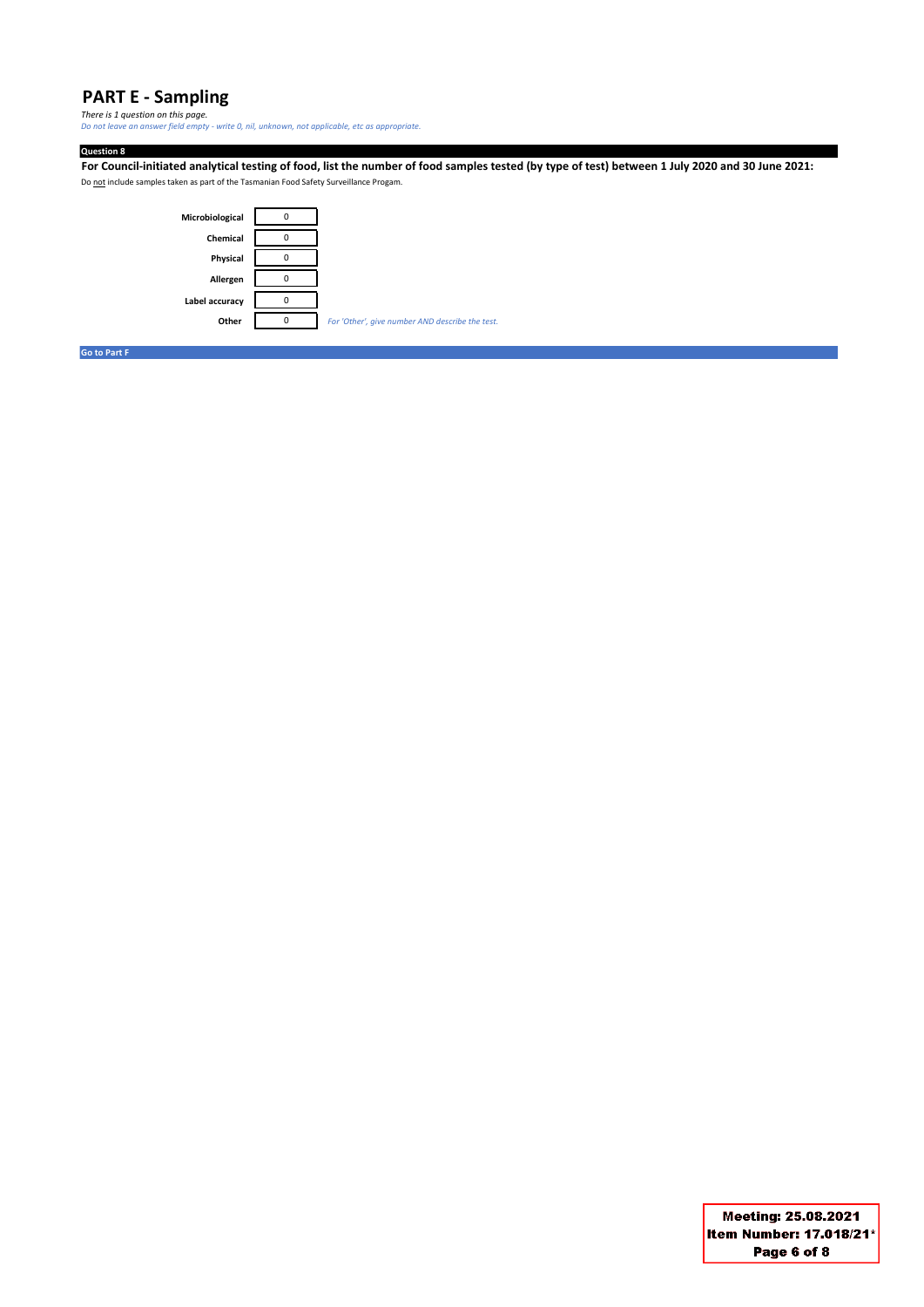### **PART F - Standard 3.3.1 Businesses**

*There are 2 questions on this page. Do not leave an answer field empty - write 0, nil, unknown, not applicable, etc as appropriate.*

**Question 9 How many food businesses were required to comply with Standard 3.3.1 between 1 July 2019 and 30 June 2020?** Do not include 'relevant childcare centres' that are exempt from Std 3.3.1 under the *Food Regulations 2012.* Other childcare centres (that Std 3.3.1 applies to) should be included, along with hospitals, aged care facilities and other businesses to which Std 3.3.1 applies. 4 **Question 10 Of the food businesses referred to above, how many were (i) third-party audited and (ii) inspected by Council between 1 July 2020 and 30 June 2021? (i) Audited (ii) Inspected** 4 4 **Go to Part G**